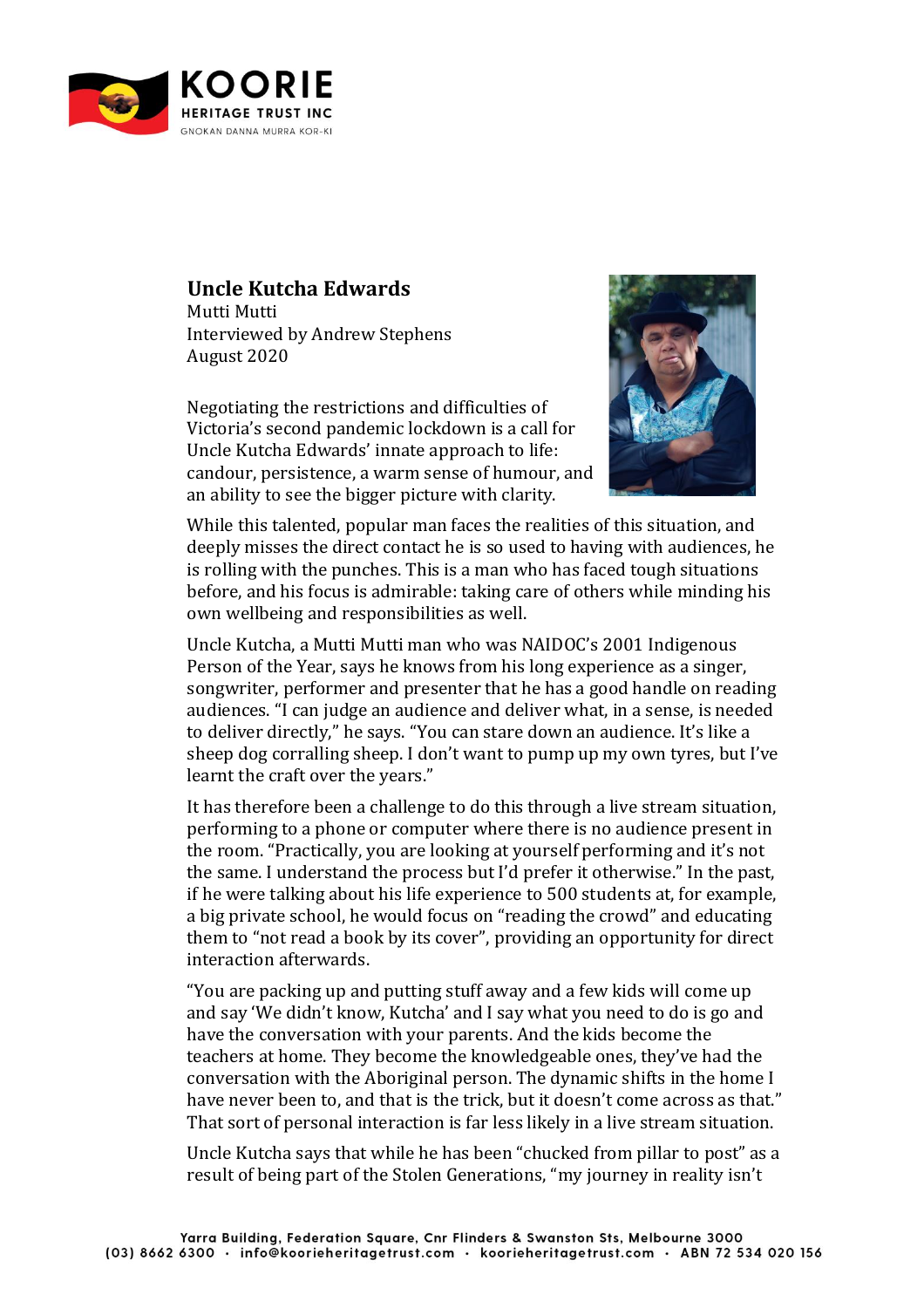

about me". "It is about what the powers that be did and continue to do to Aboriginal people. It is the simple fact that my mother and father did nothing wrong. How do we pay for their suffering and the denial of their rights to their children as parents? When I talk about my personal experience it pales into insignificance compared to the pain that my mother and father carried."

While his parents have gone to the Dreaming, he says, it doesn't mean their pain has gone. "Their spirits: when I go to sleep at night I am sure they watch over me and I hope I wake up in the morning so I can continue to advocate for the pain and suffering of not only them but me and my family. They guide me in my decision-making and will continue to guide me until I am sitting beside them in that place."

Uncle Kutcha says a lot of his material, in relation to Aboriginal existence and the Stolen Generations, might be heavy, but he well remembers the words of Uncle Jimmy Little who once said to him: "Kutcha, it's sometimes easier to slap people across the face with a feather rather than a baseball bat. Then they don't know you're doing it."

"Uncle Jimmy used to use those sorts of analogies and I understand," Uncle Kutcha says. "He had this beautiful way of delivering the sermon, so to speak."

At the start of the first lockdown, Uncle Kutcha had a live stream program running on his Facebook page called *Kutcha in Konversation*. "People would tune in and I would go live and 'konversate' about community and memories, and sing a few songs. Sometimes I'd go for twenty minutes, sometimes I'd go for an hour depending on how many people were scrolling through the page." Then work got in the way – he has been fortunate enough to have it keep coming in over the lockdown periods and it has included work around Reconciliation Week and Sorry Day.

At the same time, he has also been recording his fifth solo album at a studio in regional Victoria – exciting but also challenging. Yet amid all the difficulties of the present situation, Uncle Kutcha seems to rise above it and see a silver lining.

"The reality is that individualisation is coming to the fore globally as we speak," he says. "Everybody has that responsibility now, not just governments. It gets back to the individual to decide whether they wear a mask or self-isolate or go into town even though they haven't got results back from the pathologist," he says. "It is coming back to the individual decision-making. Everybody is worried about self but if you are worried